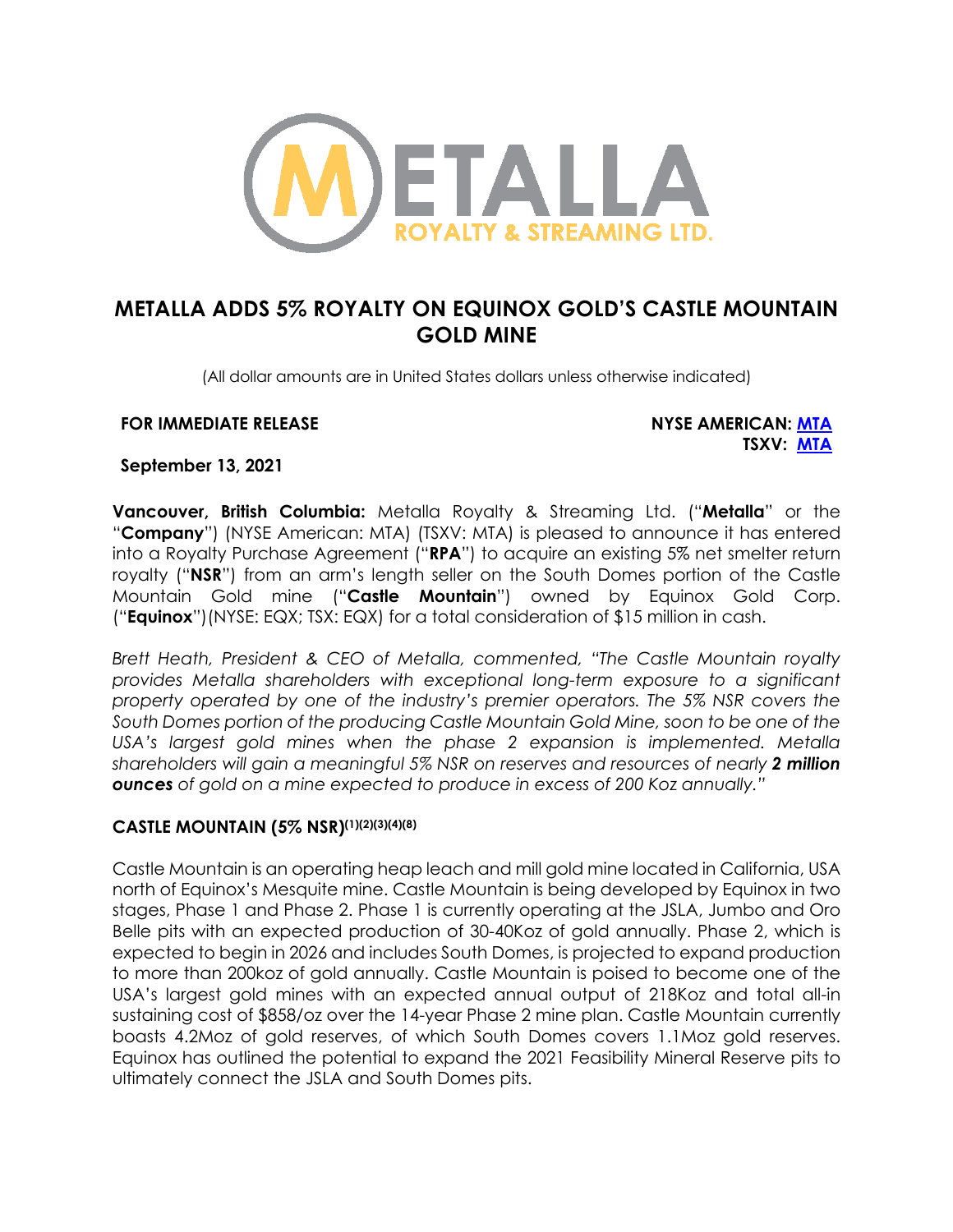#### **CASTLE MOUNTAIN ROYALTY MAP(8)**



The NSR covers all of the South Domes mineralization at the Castle Mountain operation.

| SOUTH DOMES RESERVE & RESOURCE ESTIMATE (1)(2)(4)(5)(6)(7) |
|------------------------------------------------------------|
|                                                            |

| <b>Reserve &amp; Resource Estimate</b>    |               |       |       |  |  |
|-------------------------------------------|---------------|-------|-------|--|--|
|                                           | <b>Tonnes</b> | Gold  |       |  |  |
|                                           | (000's)       | (g/t) | (Koz) |  |  |
| Proven Reserves                           | 27,100        | 0.63  | 550   |  |  |
| <b>Probable Reserves</b>                  | 27,700        | 0.62  | 560   |  |  |
| <b>Proven &amp; Probable Reserves</b>     | 54,800        | 0.63  | 1,100 |  |  |
| <b>Measured Resources</b>                 | 33,838        | 0.64  | 701   |  |  |
| Indicated Resources                       | 32,568        | 0.61  | 643   |  |  |
| <b>Measured &amp; Indicated Resources</b> | 66,406        | 0.63  | 1,347 |  |  |
| <b>Inferred Resources</b>                 | 39,190        | 0.47  | 588   |  |  |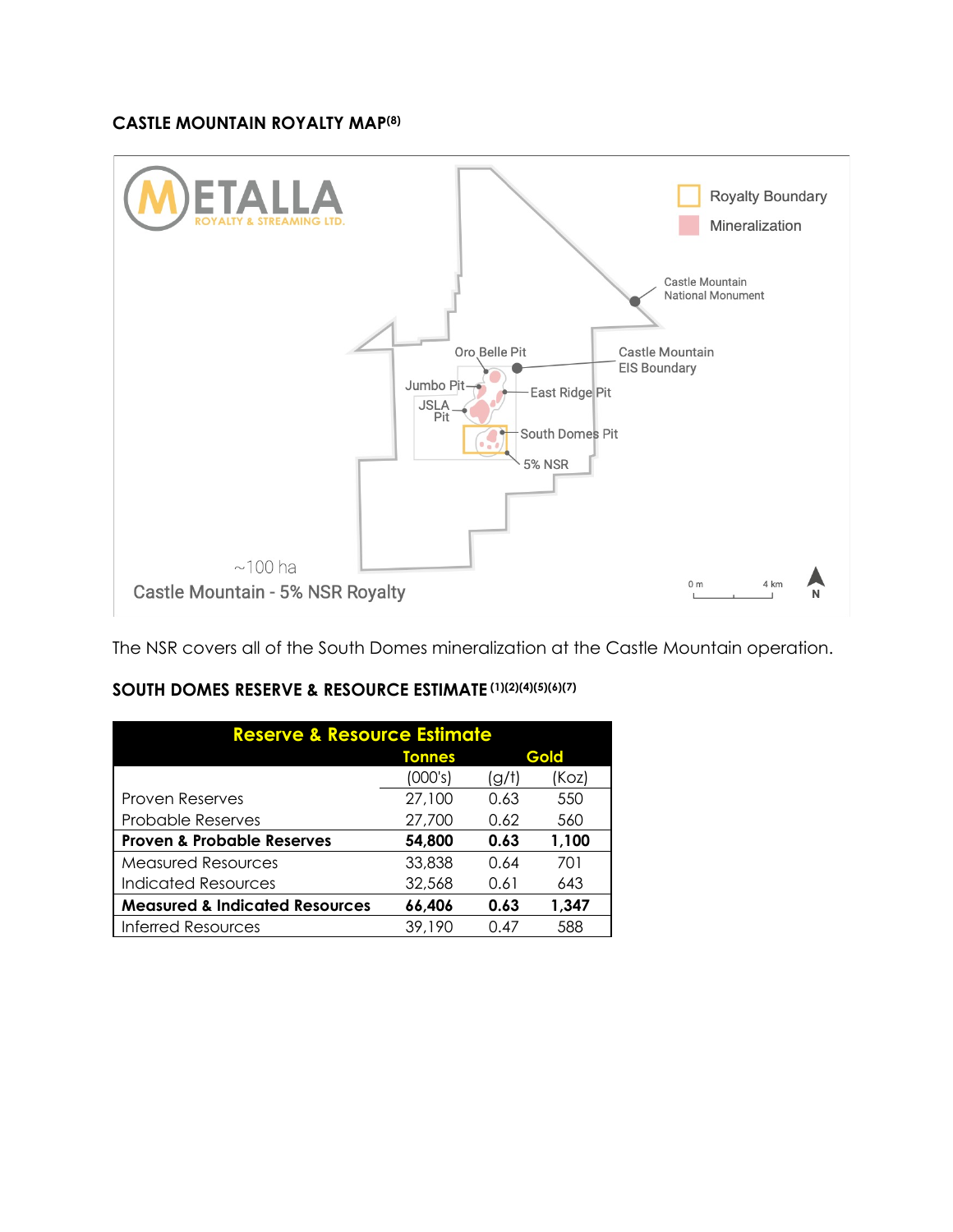| <b>Reserve &amp; Resource Estimate</b>    |               |       |       |  |  |
|-------------------------------------------|---------------|-------|-------|--|--|
|                                           | <b>Tonnes</b> | Gold  |       |  |  |
|                                           | (000's)       | (g/t) | (Koz) |  |  |
| <b>Proven Reserves</b>                    | 84,910        | 0.55  | 1,498 |  |  |
| <b>Probable Reserves</b>                  | 172,990       | 0.48  | 2,670 |  |  |
| <b>Proven &amp; Probable Reserves</b>     | 257,900       | 0.51  | 4,168 |  |  |
| <b>Measured Resources</b>                 | 781           | 0.68  | 17    |  |  |
| Indicated Resources                       | 73,452        | 0.62  | 1,453 |  |  |
| <b>Measured &amp; Indicated Resources</b> | 74,233        | 0.62  | 1,470 |  |  |
| <b>Inferred Resources</b>                 | 69.890        | 0.63  | 1.422 |  |  |

#### **CASTLE MOUNTAIN RESERVE & RESOURCE ESTIMATE (1)(2)(4)(5)(6)**

#### **TRANSACTION STRUCTURE**

The consideration paid by the Company in the transaction will be comprised of an initial upfront payment of \$10 million in cash at closing, with the remaining \$5 million to be paid within twenty months from the closing date bearing interest at a rate of 4% per annum from the closing date. Closing of the transaction is subject to customary closing conditions.

#### **FINANCIAL UPDATE**

The Company is also pleased to announce that it will drawdown (the "**Drawdown**") an additional C\$3 million (the "**Drawdown Amount**") under its existing amended and restated convertible loan facility (the "**Convertible Loan Facility**") with Beedie Capital ("**Beedie**"), the terms of which are disclosed in the Company's news release dated July 29, 2020. This Drawdown will increase the total amount drawn under the Convertible Loan Facility to C\$8 million with an additional C\$12 million remaining available to the Company. The Drawdown is subject to the acceptance of the TSX Venture Exchange ("**TSXV**").

The Company is also pleased to provide an update on its at-the-market equity program (the "**2021 ATM Program**") announced on May 14, 2021. As of the date of this news release, Metalla has sold 1,287,701 Common Shares under the 2021 ATM Program for gross proceeds of \$11.4 million. As a result of these proceeds, the Company is fully funded to make the \$10 million closing payment for the royalty acquisition on Castle Mountain.

# **QUALIFIED PERSON**

The technical information contained in this news release has been reviewed and approved by Charles Beaudry, geologist M.Sc., member of the Association of Professional Geoscientists of Ontario and the Ordre des Géologues du Québec and a consultant to Metalla. Mr. Beaudry is a Qualified Person as defined in National Instrument 43-101 *Standards of disclosure for mineral projects*.

#### **ABOUT METALLA**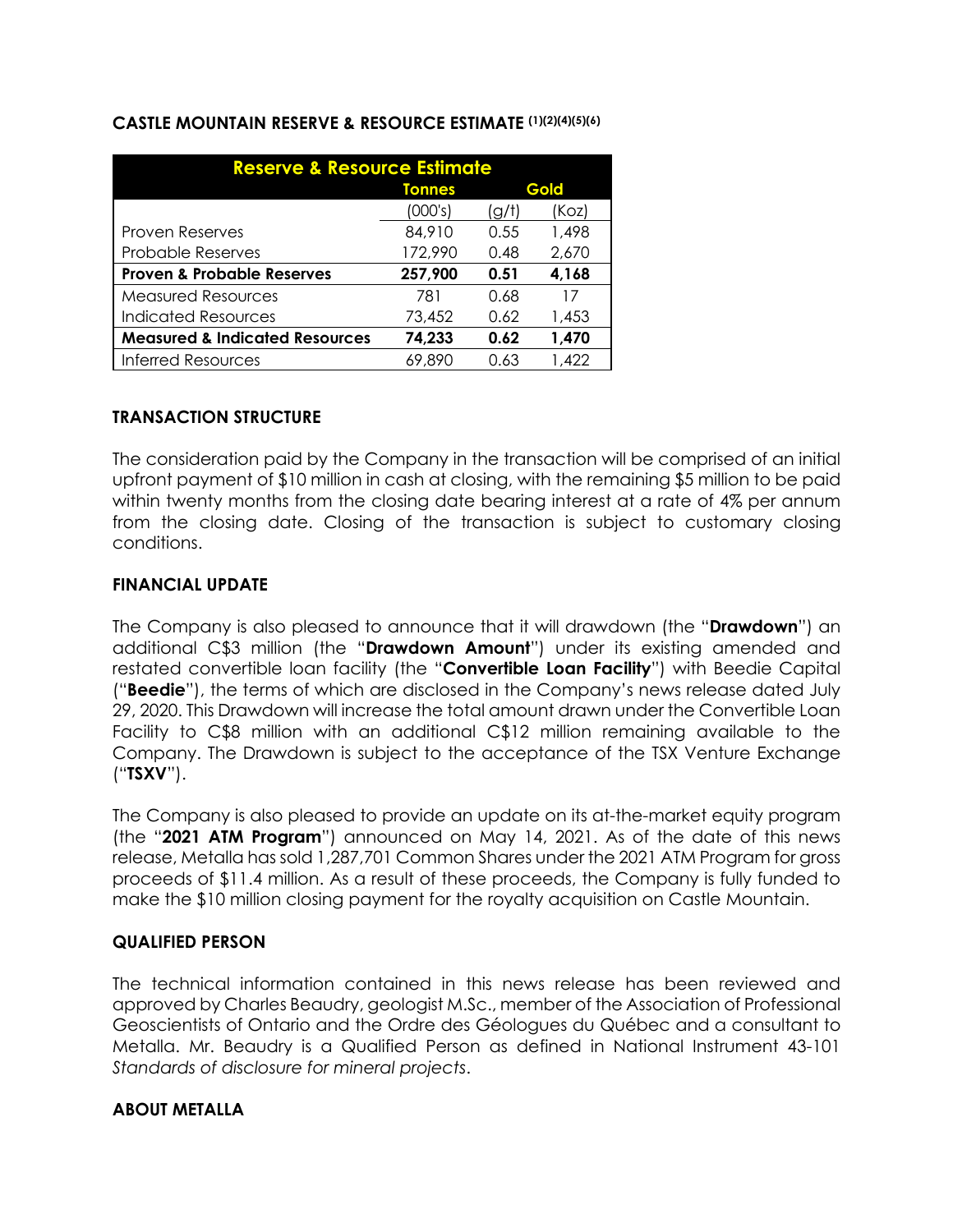Metalla was created for the purpose of providing shareholders with leveraged precious metal exposure by acquiring royalties and streams. Our goal is to increase share value by accumulating a diversified portfolio of royalties and streams with attractive returns. Our strong foundation of current and future cash-generating asset base, combined with an experienced team, gives Metalla a path to become one of the leading gold and silver companies for the next commodities cycle.

For further information, please visit our website at www.metallaroyalty.com.

# **ON BEHALF OF METALLA ROYALTY & STREAMING LTD.**

signed "Brett Heath"

# **CONTACT INFORMATION**

# **Metalla Royalty & Streaming Ltd.**

Brett Heath, President & CEO Phone: 604-696-0741 Email: info@metallaroyalty.com

Kristina Pillon, Investor Relations Phone: 604-908-1695 Email: kristina@metallaroyalty.com

Website: www.metallaroyalty.com

*Neither the TSXV nor its Regulation Services Provider (as that term is defined in the policies of the Exchange) accept responsibility for the adequacy or accuracy of this release.* 

Notes:

- (1) For details on the estimation of mineral resources and reserves, including the key assumptions, parameters and methods used to estimate the Mineral Resources and Mineral Reserves and technical data on the project, Canadian investors should refer to the NI 43-101 Technical Reports for the Castle Mountain Project titled "Technical Report on the Castle Mountain Project Feasibility Study" dated March 17, 2021 (the "2021 Technical Report") and on file at www.sedar.com and the NI 43- 101 Technical Report on the Preliminary Feasibility Study for the Castle Mountain Project dated August 28, 2018 and on file at www.sedar.com.
- (2) See Equinox Gold Q2 Results Presentation Dated August 5, 2021<br>(3) See Equinox Gold March 22, 2021 News Release Castle More
- See Equinox Gold March 22, 2021 News Release Castle Mountain 2 Expansion ("Equinox Gold Announces Positive Feasibility Study for Castle Mountain Phase 2 Expansion")
- (4) South Domes Resources are reported inclusive of Reserves. Castle Mountain Resources are reported exclusive of Reserves
- (5) Numbers may not add due to rounding.
- (6) Mineral resources which are not mineral reserves do not have demonstrated economic viability.
- (7) Imperial units for tons were converted to metric using: (tons \* 0.907185), imperial units for gold grade were converted to metric units using: (grade/0.907185\*31.1035).
- (8) The Castle Mountain royalty applies to the Golden Clay mineral claims covering the south domes regions.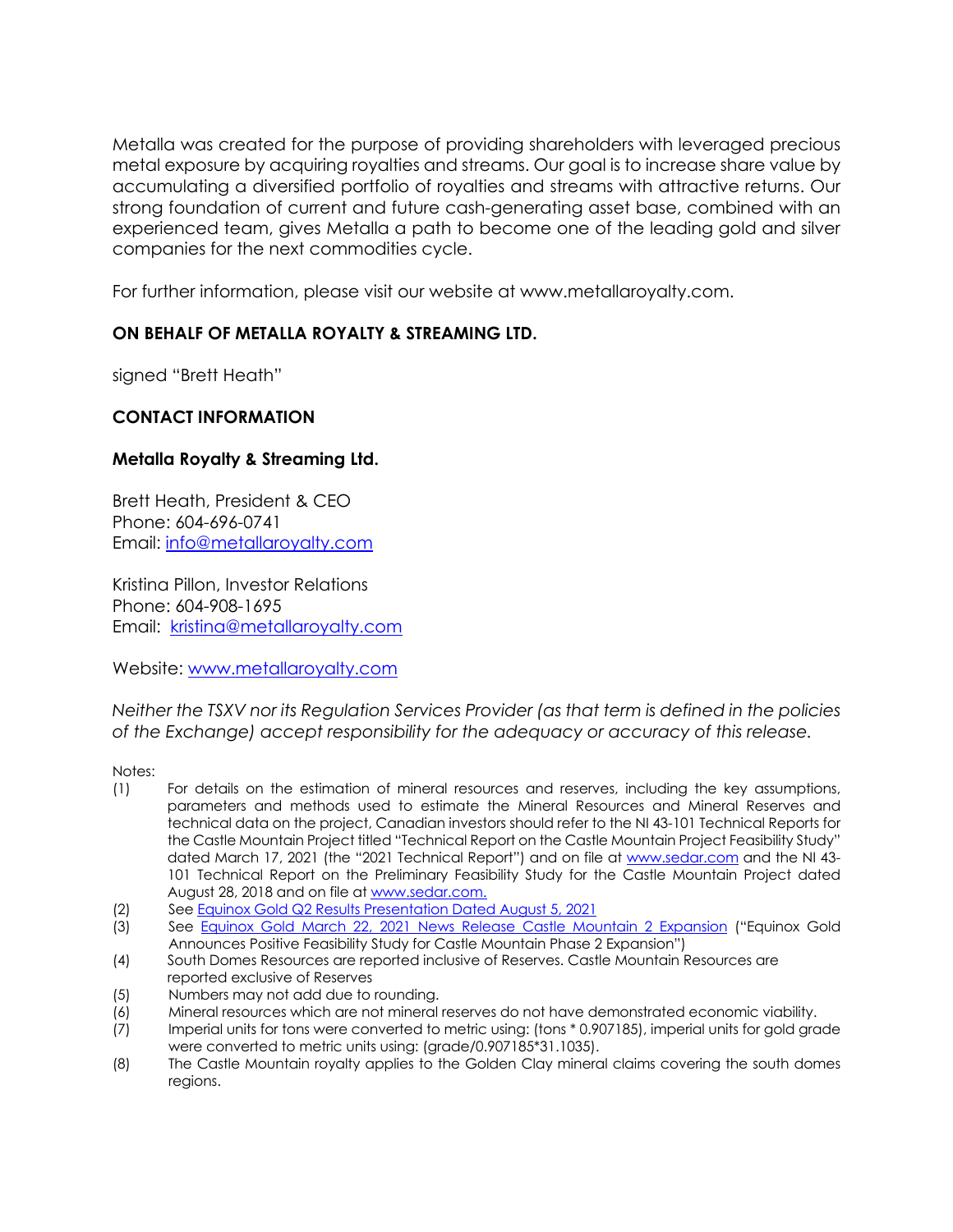#### TECHNICAL AND THIRD-PARTY INFORMATION

Except where otherwise stated, the disclosure in this press release relating to the Castle Mountain property is based on information publicly disclosed by the owners or operators of this property and information/data available in the public domain as at the date hereof and none of this information has been independently verified by Metalla. Specifically, as a royalty holder, Metalla has limited, if any, access to the property subject to the royalty. Although Metalla does not have any knowledge that such information may not be accurate, there can be no assurance that such third-party information is complete or accurate. Some information publicly reported by the operator may relate to a larger property than the area covered by Metalla's royalty interests. Metalla's royalty interests often cover less than 100% and sometimes only a portion of the publicly reported mineral reserves, mineral resources and production of a property.

Unless otherwise indicated, the technical and scientific disclosure contained or referenced in this press release, including any references to mineral resources or mineral reserves, was prepared in accordance with Canadian National Instrument 43-101 ("NI 43-101"), which differs significantly from the requirements of the U.S. Securities and Exchange Commission (the "SEC") applicable to U.S. domestic issuers. Accordingly, the scientific and technical information contained or referenced in this press release may not be comparable to similar information made public by U.S. companies subject to the reporting and disclosure requirements of the SEC.

"Inferred mineral resources" have a great amount of uncertainty as to their existence and great uncertainty as to their economic and legal feasibility. It cannot be assumed that all or any part of an inferred mineral resource will ever be upgraded to a higher category. Historical results or feasibility models presented herein are not guarantees or expectations of future performance.

#### CAUTIONARY NOTE REGARDING FORWARD-LOOKING STATEMENTS

Often, but not always, forward-looking statements can be identified by the use of words such as "plans", "expects", "is expected", "budgets", "scheduled", "estimates", "forecasts", "predicts", "projects", "intends", "targets", "aims", "anticipates" or "believes" or variations (including negative variations) of such words and phrases or may be identified by statements to the effect that certain actions "may", "could", "should", "would", "might" or "will" be taken, occur or be achieved. Forward-looking statements and information include, but are not limited to, statements with respect to expected construction and production at the Castle Mountain project, the accretive nature of and value to be derived from the transactions, future exploration, development, production, costs, recoveries, cash flow, the profitability margins that are expected to be achieved, life of mine, relative size of mine, expansion, current and potential future estimates of mineral reserves and resources on, and other anticipated developments, achievements and economics of, the Castle Mountain project, the Company's potential to become a leading gold and silver company, accumulate additional royalties and streams, future returns, future cash generation and other anticipated or possible future developments at the Castle Mountain project. Forward-looking statements and information are based on forecasts of future results, estimates of amounts not yet determinable and assumptions that, while believed by management to be reasonable, are inherently subject to significant business, economic and competitive uncertainties, and contingencies. Forward-looking statements and information are subject to various known and unknown risks and uncertainties, many of which are beyond the ability of Metalla to control or predict, that may cause Metalla's actual results, performance or achievements to be materially different from those expressed or implied thereby, and are developed based on assumptions about such risks, uncertainties and other factors set out herein, including but not limited to: the risk that the parties may be unable to satisfy the closing conditions for the contemplated transactions or that the transactions may not be completed; the Company's ability to make the required payments under the RPA including the remaining \$5M payment; the completion of the Drawdown under the Convertible Loan Facility and the receipt of required TSXV approvals; the future conversion of the Drawdown Amount; risks associated with the impact of general business and economic conditions; the absence of control over mining operations from which Metalla will purchase precious metals or from which it will receive stream or royalty payments and risks related to those mining operations, including risks related to international operations, government and environmental regulation, delays in mine construction and operations, actual results of mining and current exploration activities, conclusions of economic evaluations and changes in project parameters as plans are refined; problems related to the ability to market precious metals or other metals; industry conditions, including commodity price fluctuations, interest and exchange rate fluctuations; interpretation